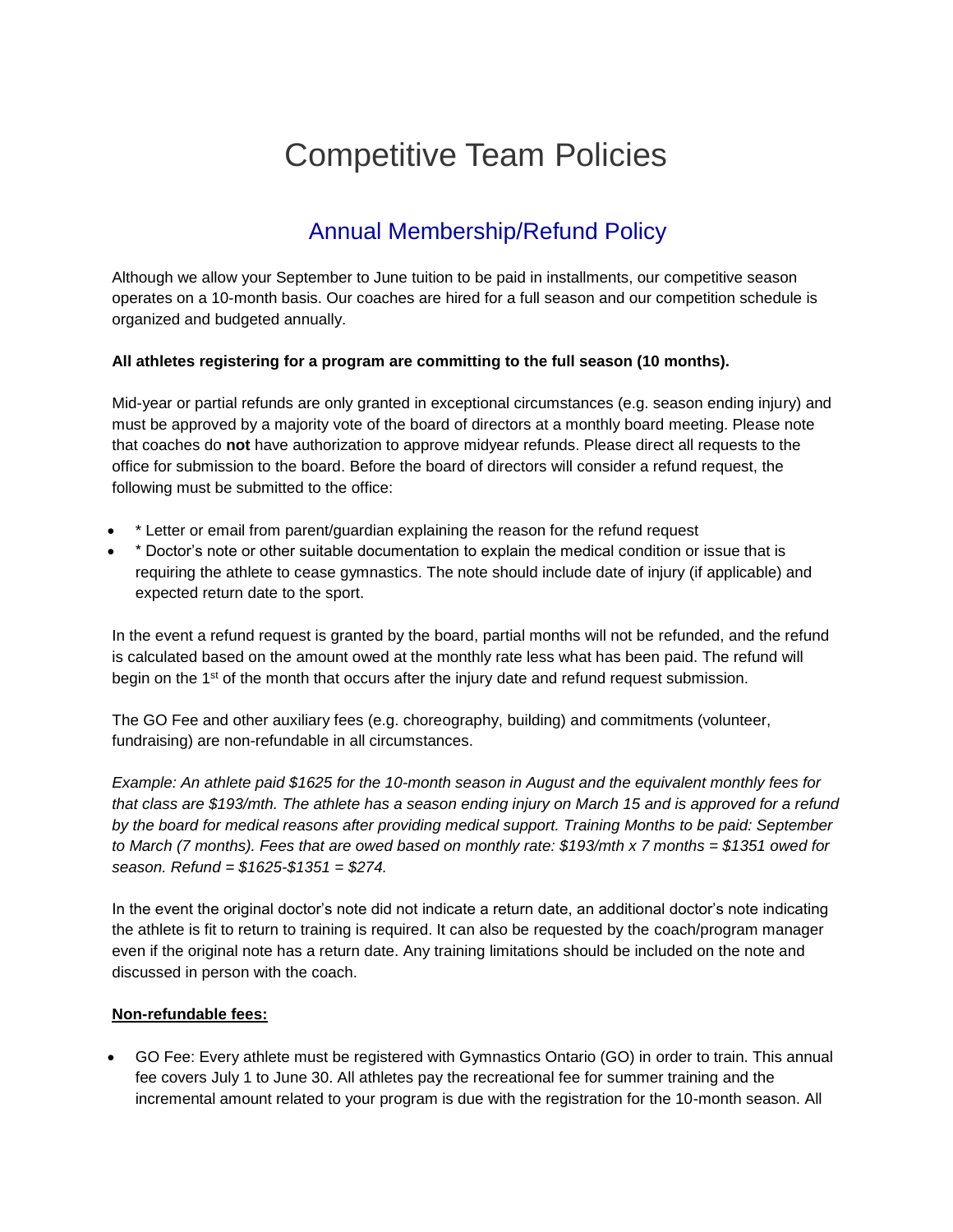GO fees must be paid in Amilia under memberships (click register here on our homepage to access Amilia).

- o ODP (WAG age 6 or under): \$35
- o Invitational (WAG 7-8-year-old Pre-Competitive/ODP; WAG Compulsory Level 1-5, MAG Interclub): \$145
- o Provincial (WAG Optional Level 6+, MAG Provincial): \$285
- o National (all disciplines): \$400
- Choreography Fee : \$200 for WAG Optional Level 6+, for those athletes that require new routines
- Competition Fees Coaching staff will send out a list of competitions your athlete is invited to in the fall. Fees are paid on Amilia and will include the meet fee plus a sharing of coaches/gym costs. More information can be found below.

# Competitions/Cost Sharing Policy

By November, coaches will be handing out the competition information package (subject to the communication of Gymnastics Ontario and host clubs). This information will include the list of competitions that your athlete's group is invited to attend (some may be mandatory, depending on your level). All meet registration and payments will be done via our online registration site, Amilia. Some competitions fill up faster than others and therefore it is in your best interest to register for all meets you believe your athlete will be able to attend at the beginning of the season. It is not always possible to submit late registrants and these registrations often have an additional administration fee.

Please note that Gymnastics Energy will not assume any athlete's cost-sharing fees from any required or invitational competitions or off-site training (e.g. development camp; demonstrations). The program director will determine the overall travel cost and divide the bill equally between the number of athletes participating in that competition. Cost sharing fees are non-refundable. So that club members do not feel that they are subsidizing opulent or luxurious invitational trips for other athletes we have a "user-pays" Cost Sharing System. This system encourages coaches to be thrifty in their expenses and pragmatic in their choices for these meets. Parents should feel free to question the Bookkeeper, Treasurer or appropriate Program Manager on these expenses:

- Per Kilometer allowance for coach/program manager travel (carpooling where possible)
- Shared hotel accommodations (two coaches of the same gender per room)
- Airfare/car rental (where applicable)
- Meals allowance for coaches
- Meet registration fees (coaches, team fees)
- Travel time at minimum wage for hours travelling by car, train or plane (includes direct driving/flight time only, not stops and layovers).
- Other reasonable incidentals (e.g. parking, tolls)
- Coach coverage time at minimum wage, for any classes that must be covered while the coach is attending the meet (Note: some classes may be cancelled).

To make fees more manageable for the parents of athletes, cost sharing allocation between the athletes and the gym are generally set as follows: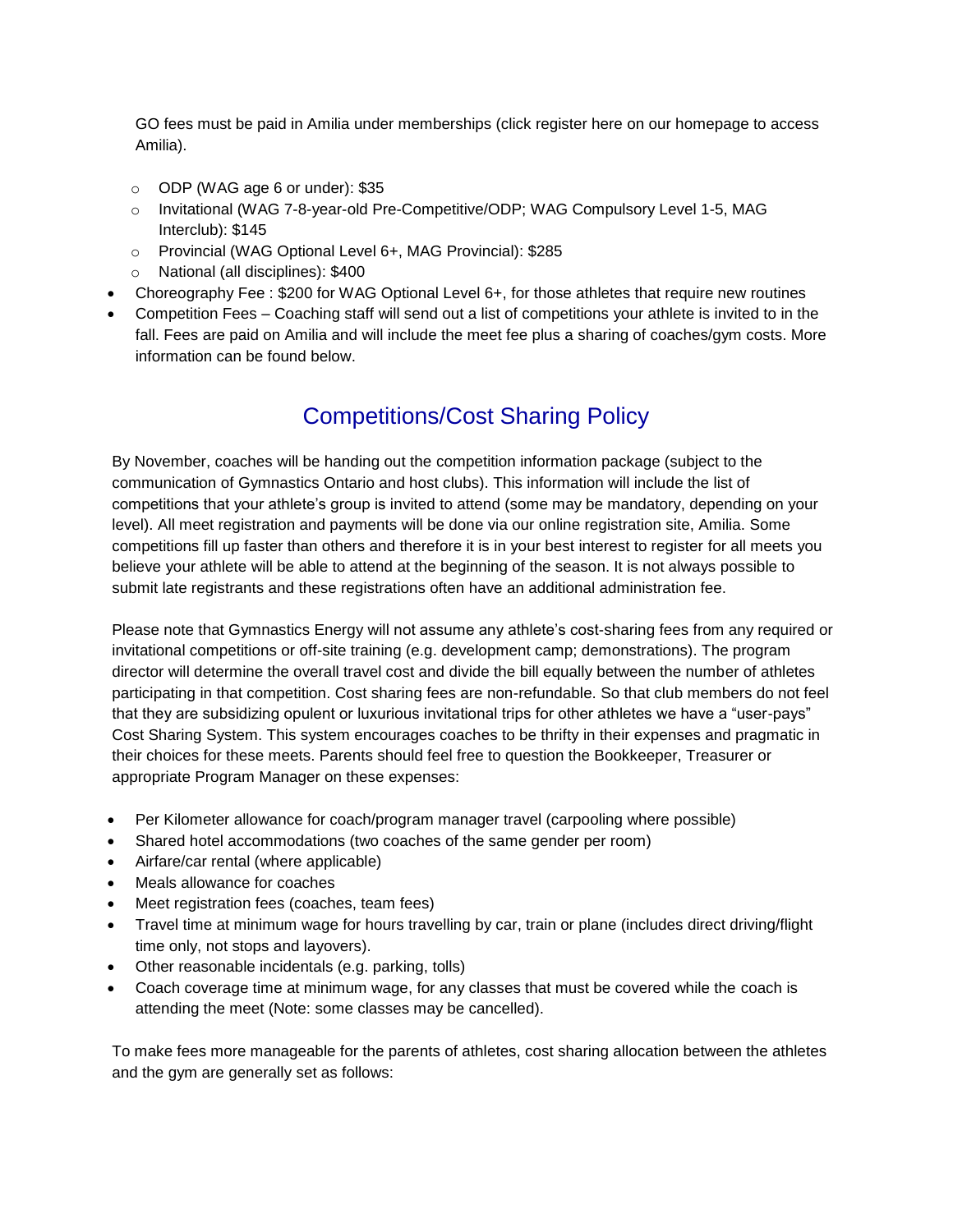- 5 or more athletes attending Athletes pay 100% of the cost
- Any optional training, development camp, invitational meet, make-up qualifier or other event which does not require athletes to qualify – Athletes pay 100% of the cost
- 3 to 4 athletes attending, and the event has a requirement for the athlete to qualify (e.g. Nationals, Easterns) – Athletes pay 75% of the cost
- 1 to 2 athletes attending, and the event has a requirement for the athlete to qualify (e.g. Nationals, Easterns) – Athletes pay 50% of the cost

Please feel free to contact your head coach if you have questions about cost sharing. Members are welcome to request the full details of cost sharing from the bookkeeper/office for review if desired.

Invitational competitions are always optional, but for those athletes who do not attend the competition there will be no training at home because the club is already maintaining their staff at the competition site.

Refunds for meets are rarely granted by the host club for any reason (even medical), so competition fees should be considered non-refundable. If there is an injury preventing participation in a competition, the head coach will apply for a refund on your behalf and advise you of the outcome. A doctor's note will likely be required for the refund application.

Correspondence with the host club or Gymnastics Ontario is exclusive to the Head Coach. Your questions regarding the schedule or registration should be filtered through your coach*. Do not contact the host club or Gymnastics Ontario under any circumstances about a competition or any other matter. It is a matter of professionalism.*

# Attire & Accessories Required

All disciplines have requirements for competitive, training attire and accessories (e.g. grips, etc.).

ATTIRE REQUIREMENTS:

- Women's Provincial Qualifier Competition gym suit
- Women's Invitational Competition suit
- Women's Training (practice) suit
- Men's Singlet and Shorts
- Men's Pommel Pants
- Men's Jacket
- Track Suits (all athletes)
- Gymnastics Energy Bag (MAG & WAG)

Notes: Your Coach will provide additional information about attire purchase. Athletes may be required to purchase additional attire if they are successful in qualifying for Tour, Easterns or Nationals.

Late registrants or payments may be subject to regular pricing of that item (i.e. no bulk order discount is received raising the price of the item).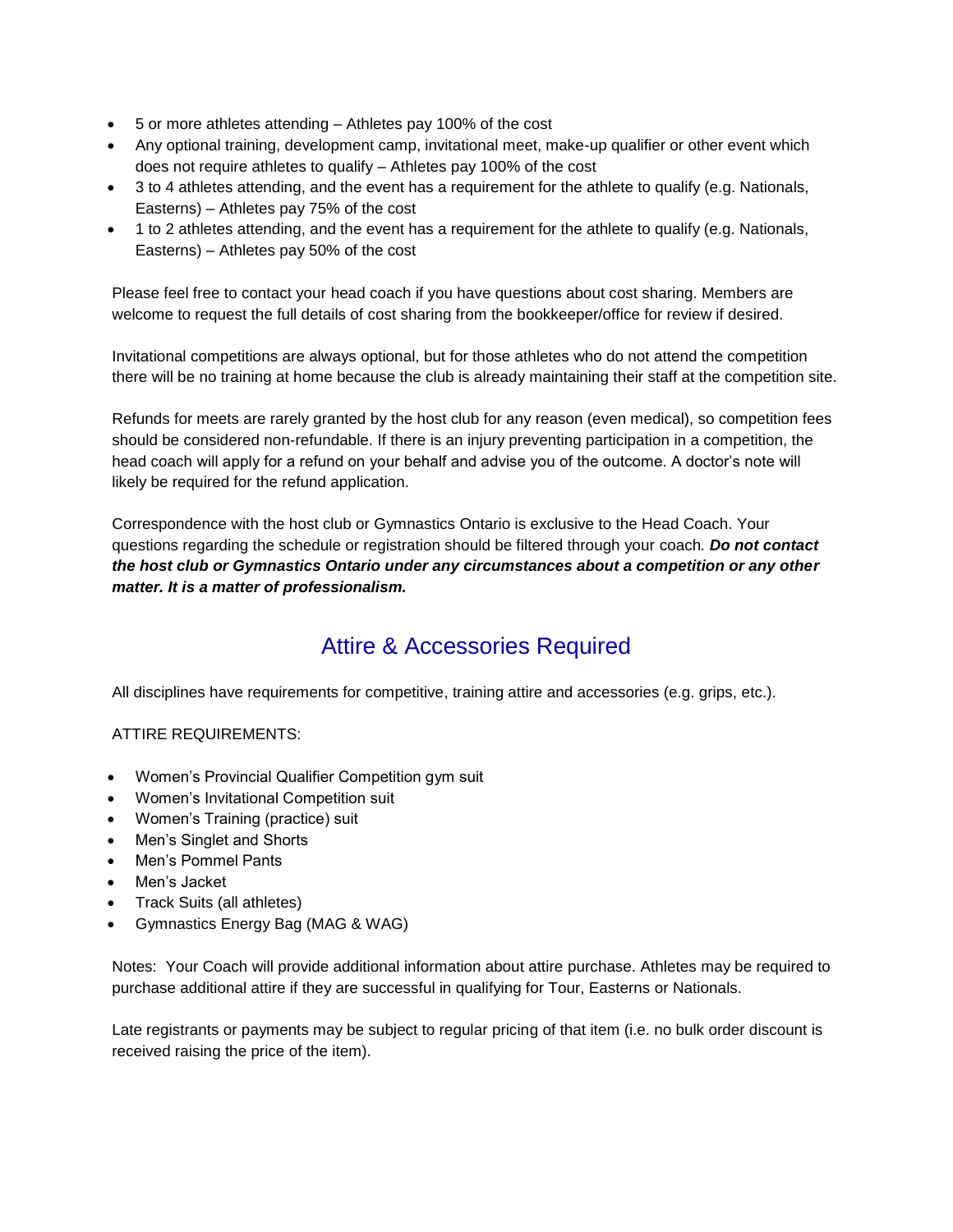# Missed Class Before a Competition

Athletes who miss a class two weeks or less before a competition may not be able to compete in the meet at the coach and/or head coach's discretion. The meet fee will not be refunded in these circumstances.

The 2-week rule is in place for athlete safety and to help maximize their confidence in their performance leading up to competition. When an athlete takes time off, they can lose strength and flexibility, which can make them more vulnerable to injury during the important final weeks of their pre-competition program. Taking time off also causes their muscle memory to weaken and performing skills that may seem routine and automatic with regular training becomes more challenging. This can take a toll on the athlete's confidence, cause them to doubt themselves and their skills, and affect their ability to perform at their best. This rule is not in place to punish the athletes but is meant to help ensure they are at their best for each competition!

## Photo & Media Policy

By registering your athlete for our program, you consent to allowing Gymnastics Energy, coaches, media, and authorized visitors to take photographs, videotape or digital recordings of my child and to use these in any and all media, including (but not limited to) the Gymnastics Energy, Gymnastics Ontario and Gymnastics Canada websites and the related social media pages. (Parents/guardians who would not like to give consent must email Gymnastics Energy or fill out a form in the office; athletes may be excluded from certain events to avoid being photographed).

### Locker Policy

Lockers have been made available to all competitive athletes. Due to shortages, all athletes are asked to share a locker with a friend. Families with multiple athletes will be required to share.

### Private Lessons

Program Managers and the competitive coaching staff have put together a program with the needs of the athletes in mind. Our goal is to prepare each athlete for their current year of competition and challenge them with new skills for the next level(s)! We believe that these programs are very comprehensive and do not need to be supplemented with regular private lessons. However, situations do arise where either the athlete, parent, or coach feels that it is necessary to have an athlete come in for additional practice (ex. time off due to illness, vacation, or school commitments, difficulty with a specific skill before competition, etc.).

All private lesson requests must go through the athlete's coach, be approved by the head coach, and be paid for in the office one week prior. Any lessons cancelled with less than 24 hours' notice (an email must be sent to both the office and the coach's personal email) will be charged for the lesson.